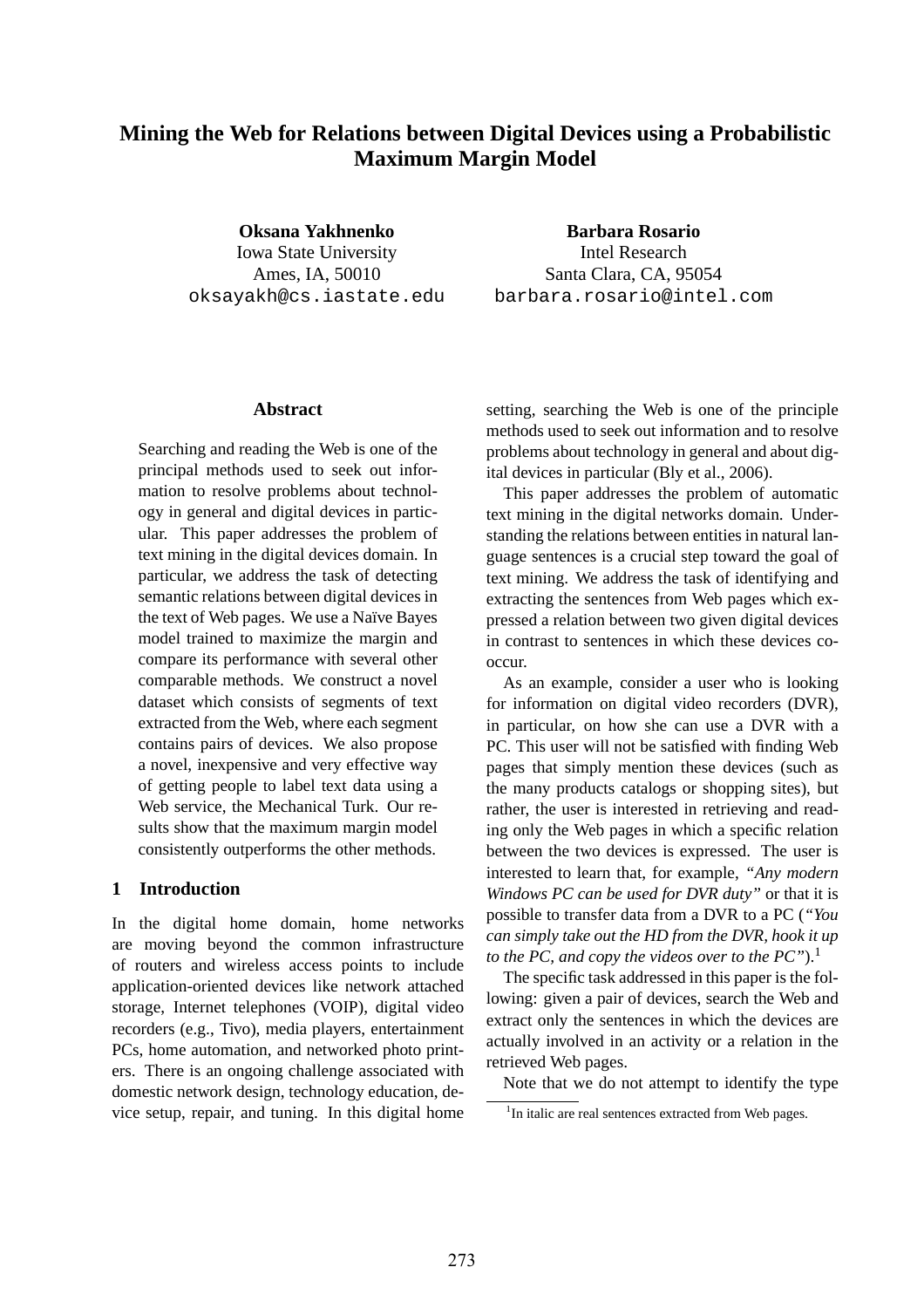of relationship between devices but rather we classify sentences into whether the relation or activity is present or not, and thus we frame the problem as a binary text classification problem.<sup>2</sup> We propose a directed maximum margin probabilistic model to solve this classification task. Maximum margin probabilistic models have received a lot of attention in the machine learning and natural language processing literature. These models are trained to maximize the smallest difference between the probabilities of the true class and the best alternative class. Approaches such as maximum margin Markov networks (M3N) (Taskar et al., 2003) have been considered in prediction problems in which the goal is to assign a label to each word in the sentence or a document (such as part of speech tagging). It has also been shown that training of Bayesian networks by maximizing the margin can result in better performance than M3N in a flat-table structured domain (simulated and UCI repository datasets) and a structured prediction problem (protein secondary structure) (Guo et al., 2005). Given this background, we draw our attention to the application of maximum margin probabilistic models to a text classification task. We consider a *directed* model, where the parameters represent a probability distribution for words in each class (maximum margin equivalent of a Naïve Bayes). We evaluate the maximum margin model and compare its performance with the equivalent joint likelihood model (Naïve Bayes), conditional likelihood model (logistic regression) and support vector machines (SVM) on the relationship extraction task described above, as well as several other classification methods. Our results show that the maximum margin Naïve Bayes outperforms the other methods in terms of classification accuracy. To train such a model, manually labeled data is required, which is usually slow and expensive to acquire. To address this, we propose a novel, inexpensive and very effective way of getting people to label text data using the Mechanical Turk, an Amazon website<sup>3</sup> where people earn "micro-money" for

completing tasks which are simple for humans to accomplish.

The paper is organized as follows: in Section 2 we discuss related work. In Section 3 we review joint likelihood and conditional likelihood models and maximum margin Naïve Bayes. In Section 4 we describe the collection of the training sentences, and how Mechanical Turk was used to construct the labels for the data. Section 5 introduces the experimental setup and presents performance results for each of the algorithms. We analyze Naïve Bayes, maximum margin Naïve Bayes and logistic regression in terms of the learned probability distributions in Section 6. Section 7 concludes with discussion.

## **2 Related work**

#### **2.1 Relation extraction**

There has been a spate of work on relation extraction in recent years. However, many papers actually address the task of role extraction: (usually two) entities are identified and the relationship is *implied* by the co-occurrence of these entities or by some linguistic expression (Agichtein and Gravano, 2000; Zelenko et al., 2003).

Several papers propose the use of machine learning models and probabilistic models for relation extraction: Na¨ıve Bayes for the relation *subcellularlocation* in the bio-medical domain (Craven, 1999) or for *person-affiliation* and *organization-location* (Zelenko et al., 2003). Rosario and Hearst (2005) have used a more complicated dynamic graphical model to identify interaction types between proteins and to simultaneously extract the proteins.

#### **2.2 Maximum margin models**

Probabilistic graphical models and different approaches to training them have received a lot of attention in application to natural language processing. McCallum and Nigam (1998) showed that Naïve Bayes can be a very accurate model for text categorization.

Since probabilistic graphical models represent joint probability distributions whereas classification focuses on the conditional probability, there has been debate regarding the objective that should be maximized in order to train these models. Ng and Jordan (2001) have compared a joint likelihood

 $2$ Classifying or clustering the relation types would involve the tricky task of defining the possible semantic relations between devices as well as relations. We plan of addressing this in the future work, however, we believe that such binary distinction is already quite useful for many tasks in this domain.

<sup>3</sup>Available at http://www.mturk.com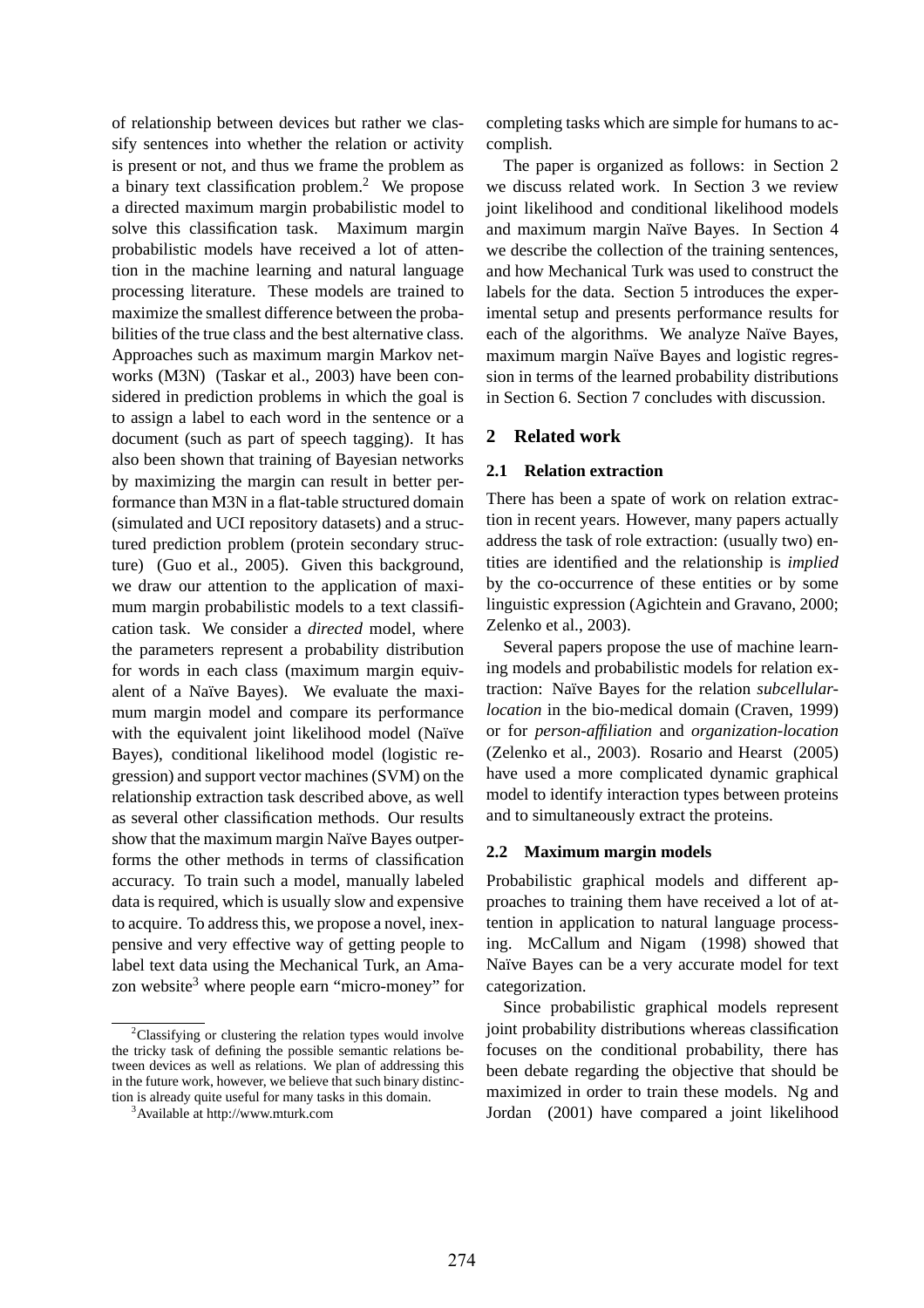model (Naïve Bayes) and its discriminative counterpart (logistic regression), and they have shown that while for large number of examples logistic regression has a lower error rate, Naïve Bayes often outperforms logistic regression for smaller data sets. However, Klein and Manning (2002) showed that for natural language and text processing tasks, conditional models are usually better than joint likelihood models. Yakhnenko et al. (2005) also showed that conditional models suffer from overfitting in text and sequence structured domains.

In recent years, the interest in learning parameters of probabilistic models by maximizing the probabilistic margin has developed. Taskar et al. (2003) have solved the problem of learning Markov networks (undirected graphs) by maximizing the margin. Their work has focused on likelihood based structured classification where the goal is to assign a class to each word in the sentence or a document. Guo et al. (2005) have proposed a solution to learning parameters of the maximum margin Bayesian Networks.

Surprisingly, little has been done in applying probabilistic models trained to maximize the margin to simple classification tasks (to the best of our knowledge). Therefore, since the Naïve Bayes model has been shown to be a successful algorithm for many text classification tasks (McCallum and Nigam, 1998) we suggest learning the parameters of Na¨ıve Bayes model to maximize the probabilistic margin. We apply the Naïve Bayes model trained to maximize the margin to a relation extraction task.

## **3 Joint and conditional likelihood models and maximum margin**

We now describe the background in probabilistic models as well as different approaches to parameter estimation for probabilistic models. In particular, we describe Naïve Bayes, logistic regression (analogous to conditionally trained Naïve Bayes) and then introduce Naïve Bayes trained to maximize the margin.

First, we introduce some notation. Let D be a corpus that consists of training examples. Let  $T$  be the size of D. We represent each example with a tuple  $\langle s, c \rangle$  where s is a sentence or a document, and c is a label from a set of all possible labels,  $c \in C$  =

 ${c_1...c_m}$ . Let  $D = \{\langle s^i, c^i \rangle\}$  where superscript  $1 \leq$  $i \leq T$  is the index of the document in the corpus, and  $c^i$  is the label of example  $s^i$ . Let V be vocabulary of  $D$ , so that every document s consists of elements of V. We will use  $s_i$  to denote a word from s in position j, where  $1 \leq j \leq length(s)$ .

## **3.1 Generative and discriminative Na¨ıve Bayes models**

A probabilistic model assigns to each instance  $s$ a joint probability of the instance and the class  $P(s, c)$ . If the probability distribution is known, then a new instance  $s_{new}$  can be classified by giving it a label which has the highest probability:

$$
c = \arg\max_{c_k \in C} P(c_k | s_{new})
$$
 (1)

Joint likelihood models learn the parameters by maximizing the probability of an example and its class,  $P(s, c)$ . Naïve Bayes multinomial, for instance, assumes that all words in the sentence are independent given the class, and computes this probability as  $P(c) \prod_{j=1}^{length(s)} P(s_j|c)$ . Each of  $P(s_j|c)$ and  $P(c)$  are estimated from the training data using relative frequency estimates. From here on we will refer to joint likelihood Naïve Bayes multinomial as NB-JL.

Since the conditional probability is needed for the classification task, it has been suggested to solve the maximization problem and train the model so that the choice of the parameters maximizes  $P(c|s)$  directly. One can use a joint likelihood model to obtain joint probability distribution  $P(s, c)$  and then use the definition of conditional probability to get  $P(c|s) = P(s, c) / \sum_{c_k \in C} P(s, c_k)$ . The solutions that maximize this objective function are searched for by using gradient ascent methods. Logistic regression is a conditional model that assumes the independence of features given the class, and it is a conditional counterpart to NB-JL (Ng and Jordan, 2001).

We will now introduce a probabilistic maximum margin objective and describe a maximum margin model that is analogous to Naïve Bayes and logistic regression.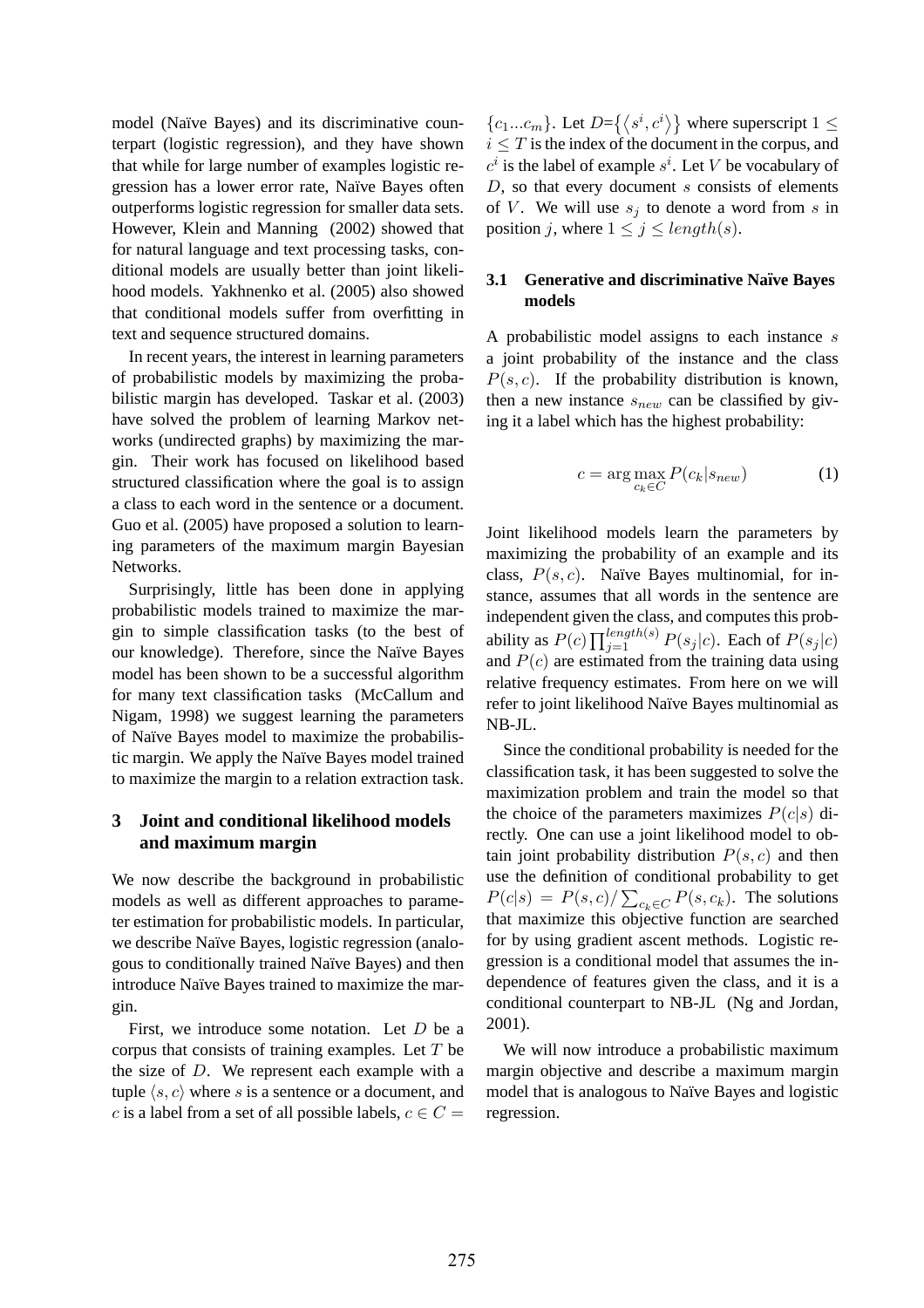#### **3.2 Maximum margin training of Na¨ıve Bayes models**

The basic idea behind maximum margin models is to choose model parameters that for each example will make the probability of the true class and the example as high as possible while making the probability of the nearest alternative class as low as possible. Formally, the maximum margin objective is

$$
\gamma = \min_{i=1}^{T} \min_{c \neq c^i} \frac{P(c^i | s^i)}{P(c | s^i)} = \min_{i=1}^{T} \min_{c \neq c^i} \frac{P(s^i, c^i)}{P(s^i, c)} \tag{2}
$$

Here  $P(s, c)$  is modeled by a generative model, and parameter learning is reduced to solving a convex optimization problem (Guo et al., 2005).

In order for the example to be classified correctly, the probability of the true class given the example has to be higher than the probability of getting the wrong class or

$$
\gamma_i = \log p(c^i | s^i) - \log p(c^j | s^i) > 0 \tag{3}
$$

where  $j \neq i$  and  $c^i$  is the true label of example  $s^i$ . The larger the margin  $\gamma_i$  is, the more confidence we have in the prediction.

We consider a Naïve Bayes model trained to maximize the margin and refer to this model as MMNB. Using exponential family notation, let  $P(s_j | c) = e^{w_{s_j | c}}$ . The likelihood is  $P(s, c) =$  $e^{\mathbf{w}_c} \prod_{j=1}^{l_{en}(s)} e^{\mathbf{w}_{s_j|c}}$ . Then the log-likelihood

$$
\log P(s, c) = \mathbf{w_c} + \sum_{j=1}^{len(s)} count(s_j) \mathbf{w}_{s_j|c} = \mathbf{w} \cdot \phi(s, c)
$$
\n(4)

where w is the weight vector for all the parameters that need to be learned, and  $\phi(s, c)$  is the vector of counts of words associated with each parameter  $\phi(s, c) = (...count(s_i c) \dots)$  in s for class c.

The general formulation for Bayesian networks was given in Guo et al., and we adapt their formulation for training a Naïve Bayes model. The parameters are learned by solving a convex optimization problem. If the margin  $\gamma$  is the smallest log-ratio, then  $\gamma$  needs to be maximized, where the constraint is that for each instance the log-ratio of the probability of predicting the instance correctly and predicting it incorrectly is at least  $\gamma$ . Such formulation also allows for the use of slack variables  $\xi$  so that the

classifier "gives up" on the examples that are difficult to classify.

$$
\begin{aligned} & \text{minimize} \; _{\gamma,\mathbf{w},\xi} \frac{1}{\gamma^2} + B \sum_{i=1}^T \xi_i \\ & \text{subject to} \; \mathbf{w}(\phi(i,c^i) - \phi(i,c)) \geq \gamma \delta(c^i,c) - \xi_i \\ & \text{and} \; \sum_{s_i \in V} e^{\mathbf{w}_{s_i,c}} \leq 1 \forall c \in C \\ & \text{and} \; \gamma \geq 0 \end{aligned}
$$

This problem is convex in the variables  $\gamma$ , w,  $\epsilon$ . B is a regularization parameter, and  $\delta(c^i, c) = 1$  if  $c^i \neq c$ and 0 otherwise. The inequality constraint for probabilities is needed to preserve convexity of the problem, and in the case of Naïve Bayes, the probability distribution over the parameters (the equality constraint) can be easily obtained by renormalizing the learned parameters.

The minimization problem is somewhat similar to  $\ell_2$ -norm support vector machine with a soft margin (Cristianini and Shawe-Taylor, 2000). The first constraint imposes that for each example the log of the ratio between the example under the true class and the example under some alternative class is greater than the margin allowing for some slack. The second constraint enforces that the parameters do not get very large and that the probabilities sum to less than 1 to maintain valid probability distribution (the inequality constraint is required to preserve convexity, and the probability distribution can be obtained after training by renormalization).

Following Guo et al. (2005), we find parameters using a log-barrier method (Boyd and Vandenberghe, 2004), the sum of the logarithms of constraints are subtracted from the objective and scaled by a parameter  $\mu$ . The problem is solved sequentially using a fixed  $\mu$  and gradually lowering  $\mu$  to 0. The solution for a fixed  $\mu$  is obtained using (typically) a second order method to guarantee faster convergence. This solution is then used as the initial parameter values for the next  $\mu$ . In our implementation we used a limited memory quasi-Newton method (Nocedal and Liu, 1989).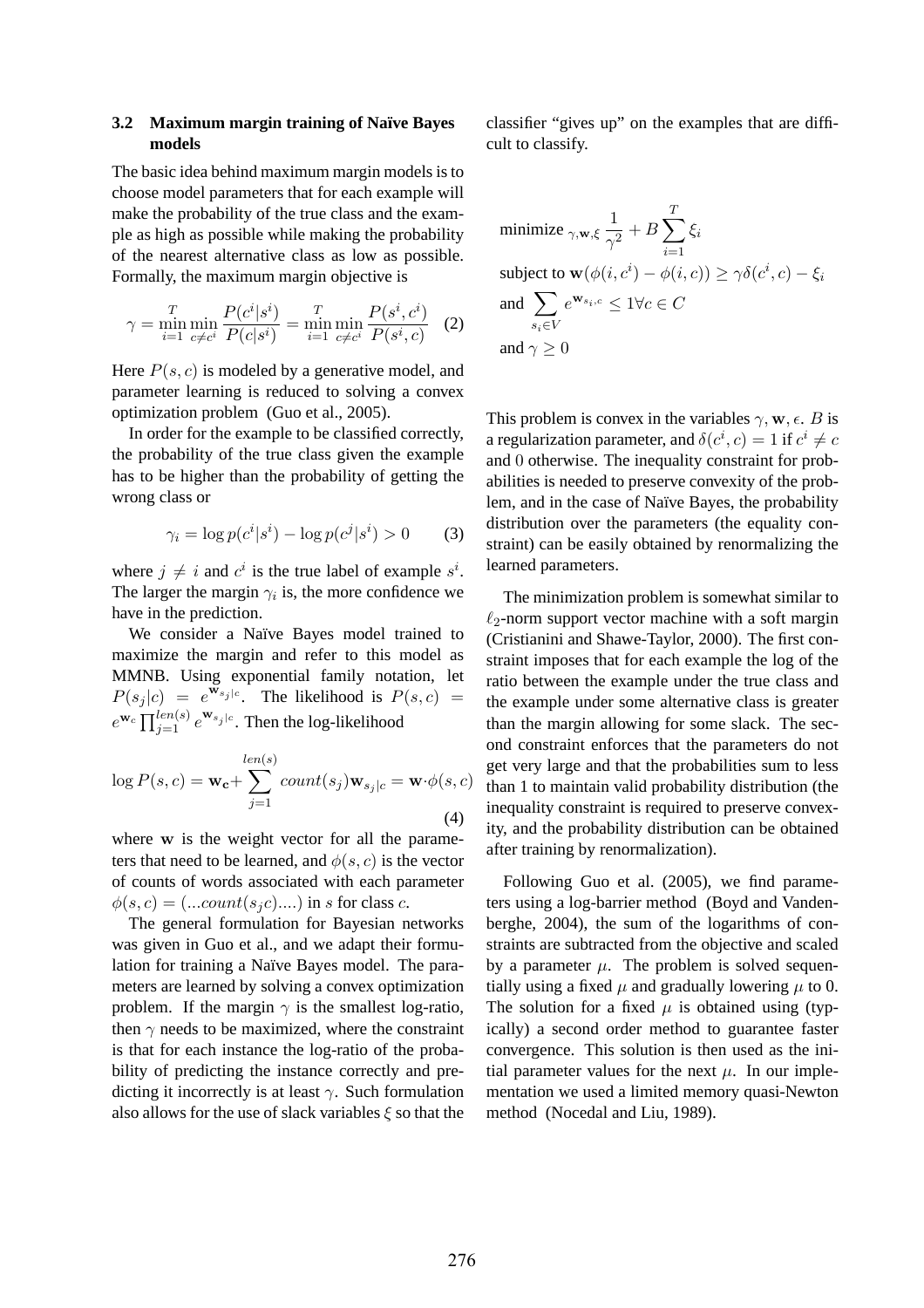#### **4 Data and labels**

#### **4.1 The problem of labeling data**

One major problem of natural language processing is the sparsity of data; to accurately learn a linguistic model, one needs to label a large amount of text, which is usually an expensive requirement. For information extraction, the labeling process is particularly difficult and time consuming. Moreover, in different applications one needs different labeled data for each domain. We propose a creative way of convincing many people to label data quickly and at low cost to us by using the Mechanical Turk. Similarly, Luis von Ahn (2006) creates very successful and compelling computer games in such a way that while playing, people provide labels for images on the Web.

### **4.2 Collecting data and label agreement analysis**

To collect the data, we identified 58 pairs of digital devices, as well as their synonyms (for example, computer, laptop, PC, desktop, etc), and different manufacturers for a given device (for example Toshiba, Dell, IBM, etc). The devices alone were used to construct the query (for example 'computer, camera', as well as a combination of manufacturer and devices (for example 'dell laptop, cannon camera'). Each of these pairs was used as a query in Google, and the sentences that contain both devices were extracted resulting in a total of 3624 sentences. We use the word 'sentence' when referring to the examples, however we note that not all text excerpts are sentences, some are chunks of text data.

To label the data we used the Mechanical Turk (MTurk), a Web service that allows you to create and post a task for humans to solve; typical tasks are labeling pictures, choosing the best among several photographs, writing product descriptions, proofreading and transcribing podcasts. After the task is completed the requesters can then review the submissions and reject them if the results are poor.

We created a total of 121 unique surveys consisting of 30 questions. Each question consisted of one of the extracted statements with the devices highlighted in red. The task for the labeler was to choose between 'Yes', if the statement contained a relation between the devices, 'No' if it did not, or 'not ap-

|         |         |      | worker3 |     |
|---------|---------|------|---------|-----|
| worker1 | worker2 | yes  | no      | n/a |
| yes     | yes     | 1091 | 237     | 23  |
|         | no      | 226  | 281     | 22  |
|         | n/a     | 19   | 18      | 6   |
| no      | yes     | 217  | 199     | 8   |
|         | no      | 186  | 870     | 56  |
|         | n/a     | 14   | 39      | 8   |
| n/a     | yes     | 17   | 13      | 5   |
|         | no      | 6    | 32      | 6   |
|         | n/a     |      | 12      | 9   |

Table 1: Summary of the labels assigned by the MT workers to all the sentences.

plicable' if the text extract was not a sentence, or if the query words were not used as different devices (as for noun compounds such as *computer stereo*).<sup>4</sup> Each survey was assigned to 3 distinct workers, thus having 3 possible labels for all 3624 sentences.<sup>5</sup>

We used Fleiss's kappa (Fleiss, 1971) (a generalization of kappa statistic which takes into account multiple raters and measures inter-rater reliability) in order to determine the degree of agreement and to determine whether the agreement was accidental. Kappa statistics is a number between 0 and 1 where 0 is random agreement, and 1 is perfect agreement.

In order to compute kappa statistic, since the computation requires that the raters are the same for each survey, we mapped workers into 'worker1', 'worker2', 'worker3' with 'worker1' being the first worker to complete each of the 121 surveys, 'worker2' the second, and so on. The responses are summarized in Table 1.

The overall Fleiss's kappa was  $0.41<sup>6</sup>$ , and therefore, it can be concluded that the agreement between the workers was not accidental.

We had perfect agreement for 49% of all sentences, 5% received all three labels (these examples were discarded) and for the remaining 46% two la-

<sup>4</sup>This dataset, including all the MTurk's workers responses is available at http://www.cs.iastate.edu/˜oksayakh/relation data.html

<sup>5</sup>The requirement for the workers to be different was imposed by the MTurk system, which checks their Amazon identity; however, this still allows for the same person who has multiple identities to complete the same task more than once.

<sup>6</sup>The kappa coefficients for categories 'Yes' and 'No' were 0.45 and 0.41 respectively (moderate agreement) and for category 'not applicable' was 0.15 (slight agreement).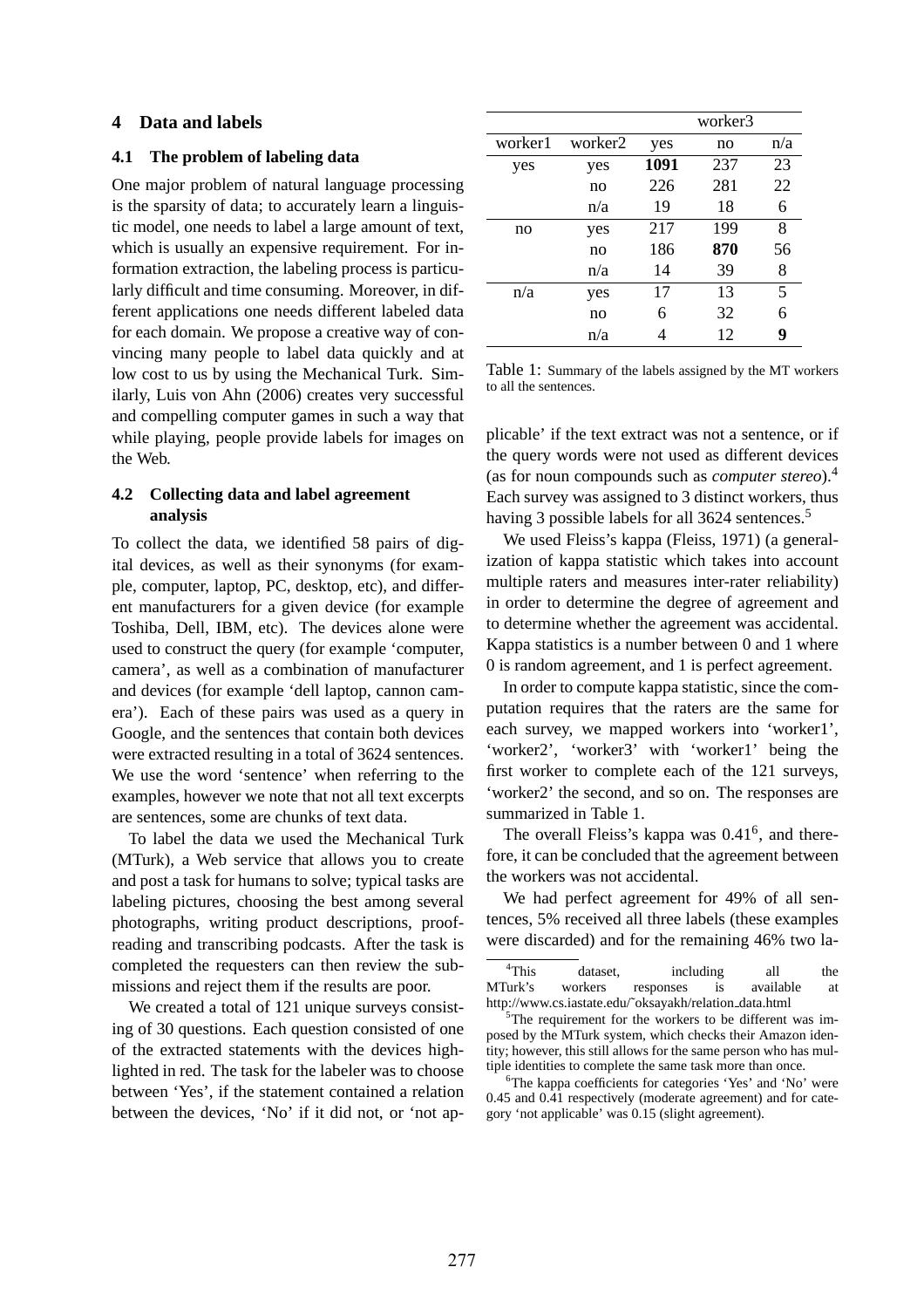bels were assigned (the majority vote was used to determine the final label). For these cases, we noticed that some of the labels were wrong (however in most cases the majority vote results in the correct label) but other sentences were ambiguous and either label could be right. To assign the final label we used majority vote, and we discarded sentences for which 'not applicable' was the majority label.

We rewarded the users with between 15 and 30 cents per survey (resulting in less than a cent for a text segment) and we were able to obtain labels for 3594 text segments for under \$70. It also took anywhere between a few minutes to a half-hour from the time the survey was made available until it was completed by all three users. We find Mechanical Turk to be a quite interesting, inexpensive, fairly accurate and fast way to obtain labeled data for natural language processing tasks.

We used this data to evaluate the classification models as described in the next section.

#### **5 Experimental setup and results**

The words were stemmed, and the data was smoothed by mapping all the words that appeared only once to a unique token smoothing token (resulting in a total of approximately 2,800 words in the vocabulary). We performed 10-fold crossvalidation, with smoothed test data where all the unseen words in the test data were mapped to the token smoothing token. We used the exact same data in the folds for all four algorithms – MMNB, NB-JL, logistic regression and SVM. Since MMNB, SVM, and logistic regression allows for regularization, we used tuning to find the optimal performance of the models. At each fold we withheld 30% of the training data for validation purposes (thus resulting in 3 disjoint sets at each fold). The model was trained on the resulting 70% of the training data for different values of the regularization parameters, and the value which yielded the highest accuracy on the validation set was used to train the model that was evaluated on the test set.

As a baseline, we consider a classifier which assigns the most frequent label ('Yes'); such a classifier results in 53% accuracy.

Table 2 summarizes the performance of MMNB and other algorithms as determined by 10-fold cross-

| Algorithm       | Accuracy |  |
|-----------------|----------|--|
| <b>MMNB</b>     | 80.23%   |  |
| SVM-RBF         | 76.49%   |  |
| NB-JL           | 75.62%   |  |
| Perceptron      | 74.04%   |  |
| $SVM-2$         | 72.72%   |  |
| $SVM-3$         | 71.54%   |  |
| DT              | 70.76%   |  |
| I R             | 69.95%   |  |
| $SVM-1$         | 69.94%   |  |
| <b>Baseline</b> | 53.8%    |  |

Table 2: Classification accuracies as determined by 10 fold cross-validation. SVM-1 uses linear kernel, SVM-2 uses quadratic kernel, SVM-3 uses cubic kernel, SVM-RBF uses RBF kernel with parameter  $\gamma = 0.1$ . The Decision Tree (DT) uses binary splits. LR is logistic regression.

validation with tuning data. We compared the accuracies of the maximum margin model with the accuracy of generative Naïve Bayes, logistic regression and SVM as shown in Table 2. The MMNB has the highest accuracy followed by NB-JL and then SVM with RBF kernel. Even after tuning, logistic regression did not reach the performance of MMNB and NB-JL.

Since MMNB is trained to maximize the margin, we compared it with the Support Vector Machine (linear maximum margin classifier). Counts of words were used as features (resulting in the bag of words representation<sup>7</sup>). We ran our experiments with linear, quadratic, cubic and RBF kernels. SVM was tuned using the validation set similarly to MMNB. We also experimented with Perceptron and Decision Tree using binary splits with reduced errorpruning, which are methods commonly used for text classification (due to lack of space, we will not describe these methods and their applications, but refer the reader to Manning and Schütze (1999)). Among all the known methods, the maximum margin Naïve Bayes is the algorithm with the highest accuracy, suggesting that it is a competitive algorithm in relation extraction and text classification tasks.

 $7$ This representation allows for additional or alternative features such as k-grams of words, whether the words are capitalized, where on the page the sentence was located, etc. Evaluating MMNB and other methods with additional features is of interest in the future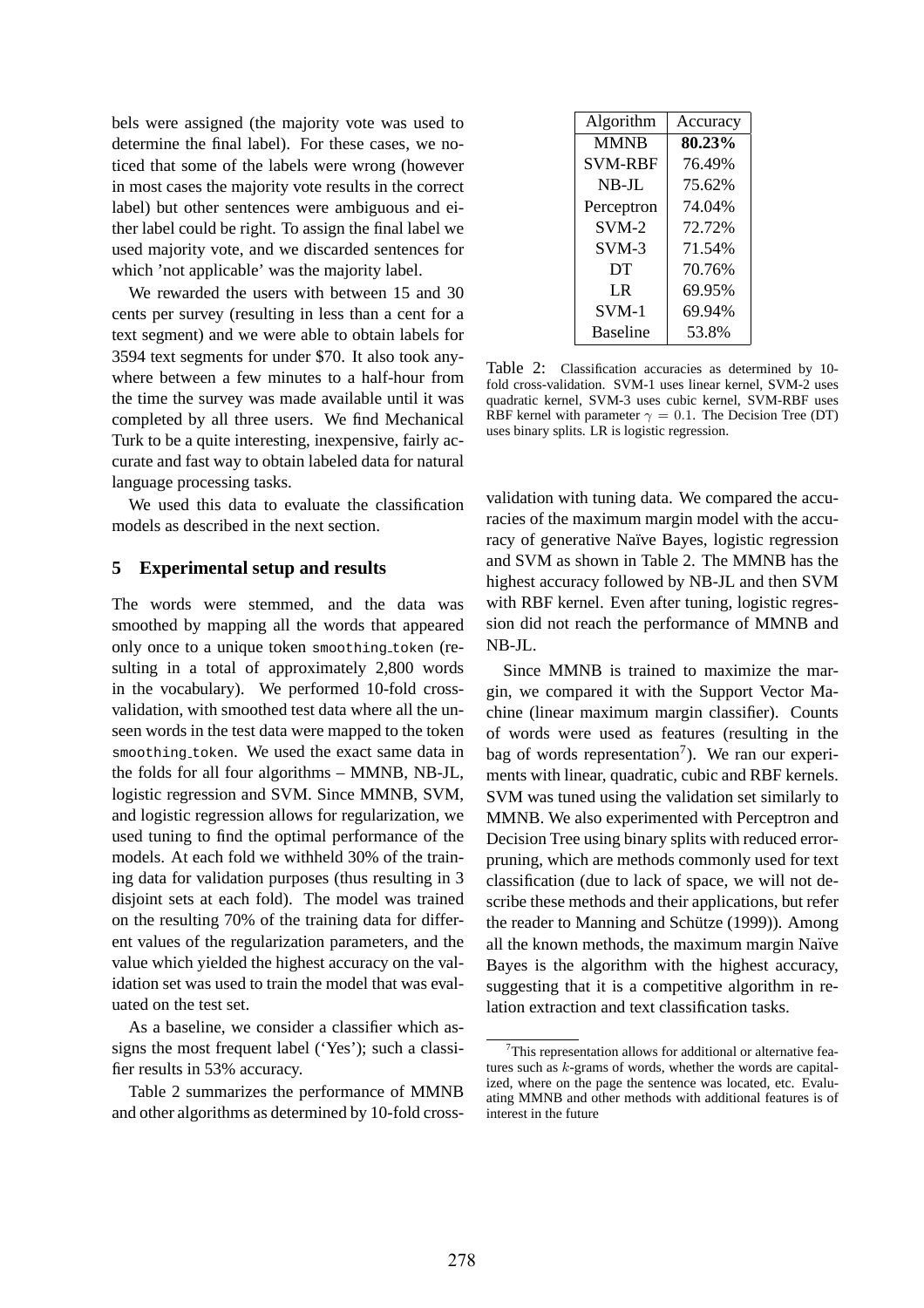# **6 Analysis of behavior of Na¨ıve Bayes, maximum margin Na¨ıve Bayes and logistic regression**

We analyzed the behavior of the parameters of the probabilistic models (Naïve Bayes, MMNB and logistic regression) on the training data. For each example in the training data we computed the probability  $P(c = noRelation|s)$  using the parameters from the model, and examined the probabilities assigned to examples from both classes. We show these plots in Figure 1.



Figure 1: Probability distribution of  $P(c = noRelation|s)$ learned by the Naïve Bayes (upper left), logistic regression (upper right) and maximum margin Naïve Bayes(lower). In gray are class-conditional probabilities assigned to positive examples, and in black are class-conditional probabilities assigned to negative examples.

As we see, the logistic regression discriminates between the majority of the examples by assigning extreme probabilities (0 and 1). However, there are some examples which are extremely borderline, and thus it does not generalize well on the test set. On the other had, Naïve Bayes does not have such "sharp" discrimination. Maximum margin Naïve Bayes has "sharper" discrimination than Naïve Bayes, however the discrimination is smoother than for logistic regression. The examples which are more difficult to classify have probabilities that are more spread out (away from 0.5), as opposed to the case of logistic regression, which assigns these difficult examples to probability close to 0.5. This suggests that maximum margin Naïve Bayes, possibly has a better generalization ability than both logistic regression and

Naïve Bayes, however to make such a claim additional experiments are needed.

# **7 Conclusions**

The contribution of this paper is threefold. First, we addressed the important problem of identifying the presence of semantic relations between entities in text, focusing on the digital domain. We presented some encouraging results; it remains to be seen however, how this would transfer to better results in an information retrieval task. Secondly, we considered a probabilistic model trained to maximize the margin, that achieved the highest accuracy for this task, suggesting that it could be a competitive algorithm for relation extraction and text classification in general. However in order to fully evaluate the MMNB method for relation classification it needs to be applied to other classification and or relation prediction tasks. We also empirically analyzed the behavior of the parameters learned by maximum margin model and showed that the parameters allow for better generalization power than Naïve Bayes or logistic regression models. Finally, we suggested an inexpensive way of getting people to label text data via Mechanical Turk.

**Acknowledgment** The authors would like to thank the reviewers for their feedback and comments; William Schilit for invaluable insight and help and for first suggesting using the MTurk to gather labeled data; David McDonald for help with developing survey instructions; and numerous MT workers for providing the labels.

#### **References**

- Eugene Agichtein and Luis Gravano. 2000. Snowball: Extracting relations from large plain-text collections. In *Proceedings of Digital Libraries*.
- Sara Bly, William Schilit, David McDonald, Barbara Rosario, and Ylian Saint-Hilaire. 2006. Broken expectations in the digital home. In *Proceedings of Computer Human Interaction (CHI)*.
- Stephen Boyd and Lieven Vandenberghe. 2004. *Convex Optimization*. Cambridge University Press.
- Mark Craven. 1999. Learning to extract relations from Medline. In *AAAI-99 Workshop*.